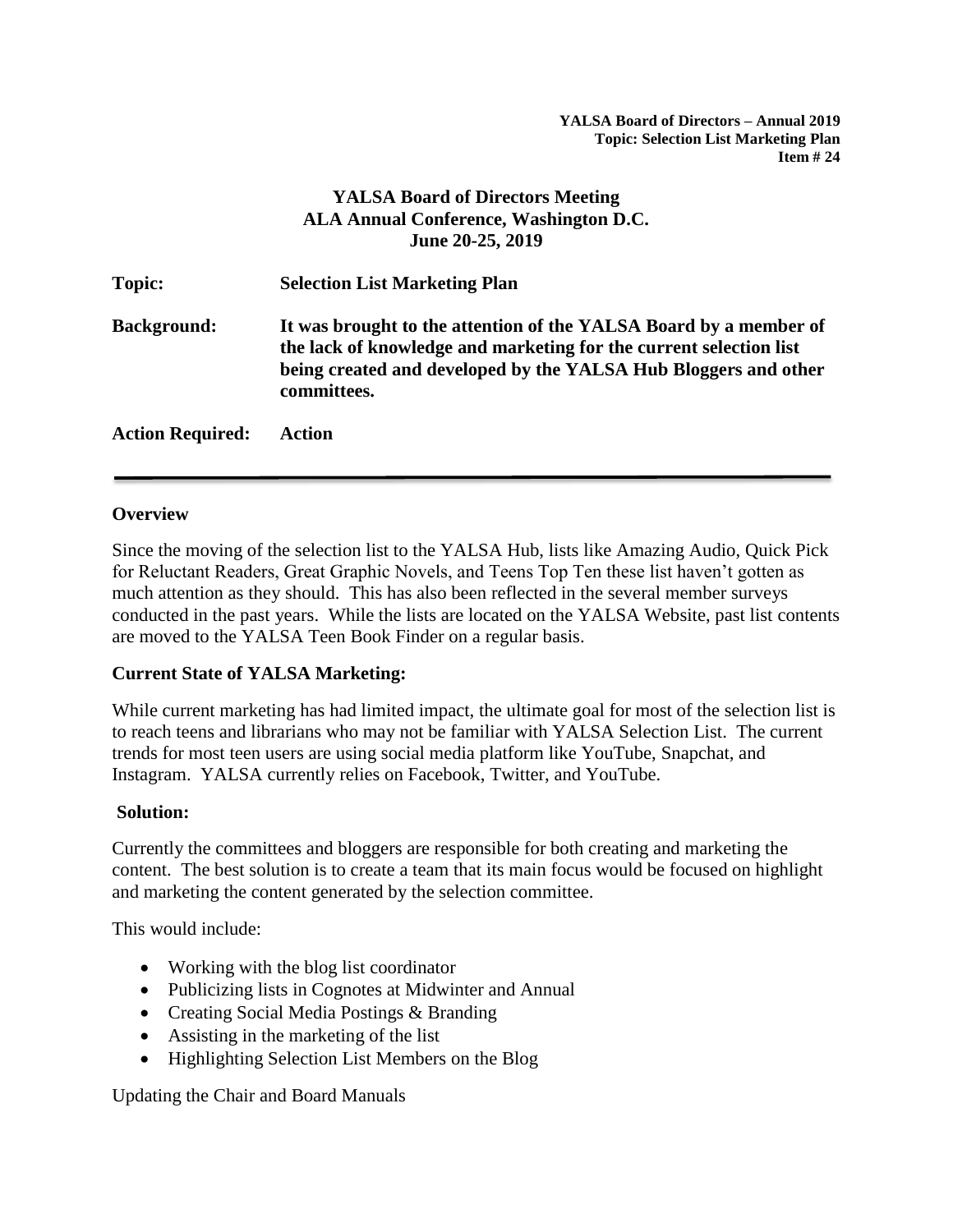**YALSA Board of Directors – Annual 2019 Topic: Selection List Marketing Plan Item # 24**

- Cognotes Deadlines
- Publication Deadlines for other ALA publications
- Press Releases Deadlines

## **Member Recognition:**

While the lists have been moved to the YALSA Teen Book finder and as Blog posts become buried in the Hub over time. A list of past and current members of the selection list needs to be maintained or created. While some of the older lists have their members attached on the YALSA Website, these details are not in the YALSA Teen Book Finder.

### **Fiscal Impacts**

Staff time in creating the new social media account and oversite of the content. Any cost of social media platforms such as HooteSuite.

### **Recommended Board Action**

The YALSA Board directs the YALSA Staff to create an Instagram Account for the division and for the use of marketing the YALSA Selection List to reach teen users, the account will be managed by the Staff and Blog Marketing Team.

The YALSA Board directs the YALSA President to create a Blog Marketing Team for the Selection List, this group would take on the responsibility of creating post to highlight and market for Amazing Audio, Quick Pick for Reluctant Readers, Great Graphic Novels, and Teens Top Ten.

The YALSA Board directs the YALSA ED and Staff to create subpages in the selection list pages of previous committee/blog members for selection years, to maintain an online record of past members, if they do not currently exist.

# **Additional Resources:**

YALSA Facebook: <https://www.facebook.com/yalsa>

Twitter: <https://twitter.com/@yalsa>

YouTube: <https://www.youtube.com/user/YALSA1957>

Current Hashtags <http://www.yalsa.ala.org/thehub/about/selected-lists-the-hub/>